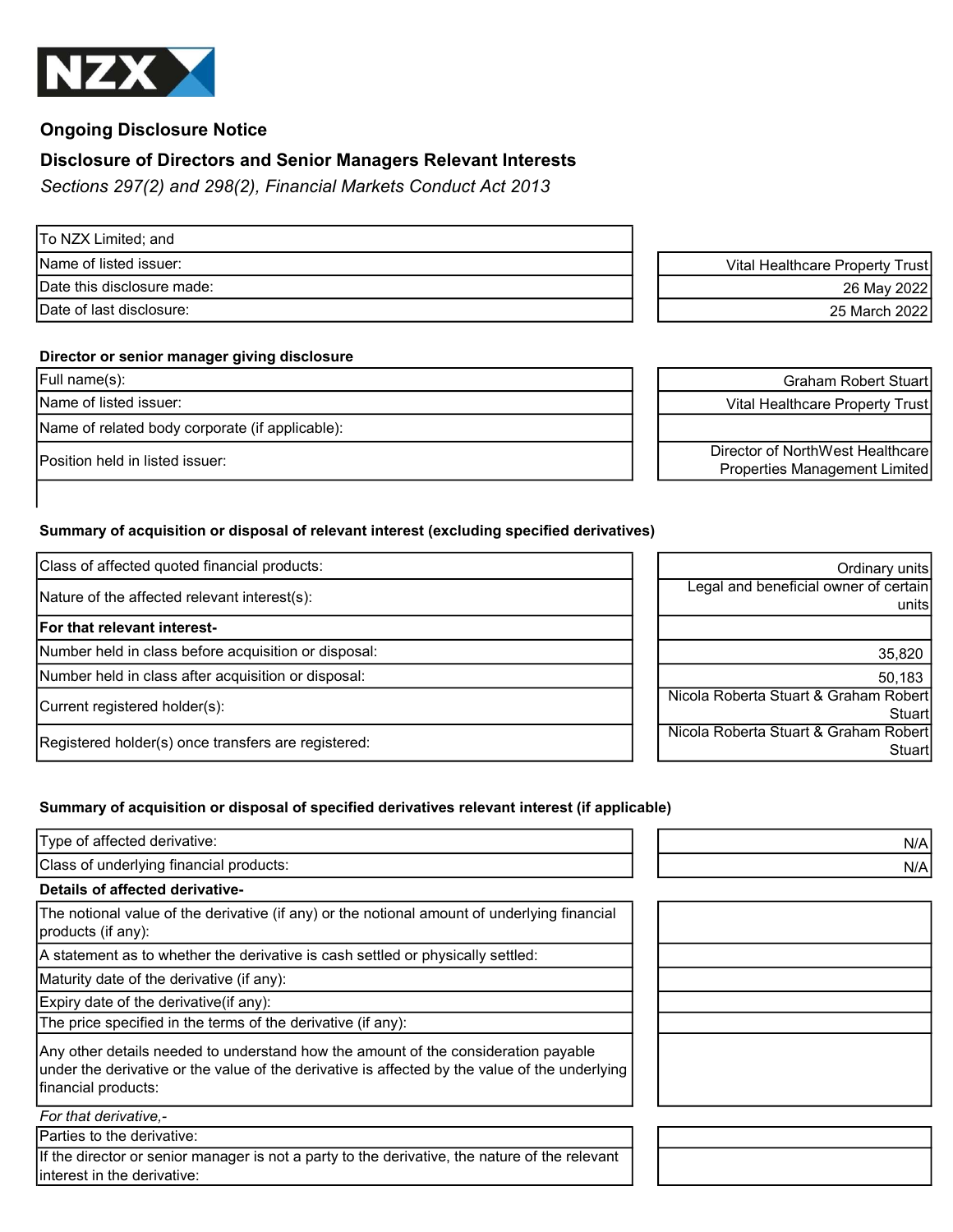Total number of transactions to which notice relates: One

## Details of transactions requiring disclosure-

Date of transaction:

Nature of transaction:

Name of any other party or parties to the transaction (if known):

The consideration, expressed in New Zealand dollars, paid or received for the acquisition or disposal. If the consideration was not in cash and cannot be readily by converted into a cash value, describe the consideration:

Number of financial products to which the transaction related:

If the issuer has a financial products trading policy that prohibits directors or senior managers from trading during any period without written clearance (a closed period) include the following details—

Whether relevant interests were acquired or disposed of during a closed period:

Whether prior written clearance was provided to allow the acquisition or disposal to proceed during the closed period:

Date of the prior written clearance (if any):

## Summary of other relevant interests after acquisition or disposal:

Class of quoted financial products: N/A

Nature of relevant interest: N/A

For that relevant interest,-

Number held in class:

Current registered holder(s):

For a derivative relevant interest,-

Type of derivative:

#### Details of derivative,-

The notional value of the derivative (if any) or the notional amount of underlying financial products (if any):

A statement as to whether the derivative is cash settled or physically settled:

Maturity date of the derivative (if any):

Expiry date of the derivative (if any):

The price's specified terms (if any):

Any other details needed to understand how the amount of the consideration payable under the derivative or the value of the derivative is affected by the value of the underlying financial products:

For that derivative relevant interest,-

Parties to the derivative:

If the director or senior manager is not a party to the derivative, the nature of the relevant interest in the derivative:

| 19 May 2022  |
|--------------|
| Rights Issue |
|              |
|              |
|              |
| \$42,370.85  |
| 14,363       |

| No |
|----|
| No |
|    |